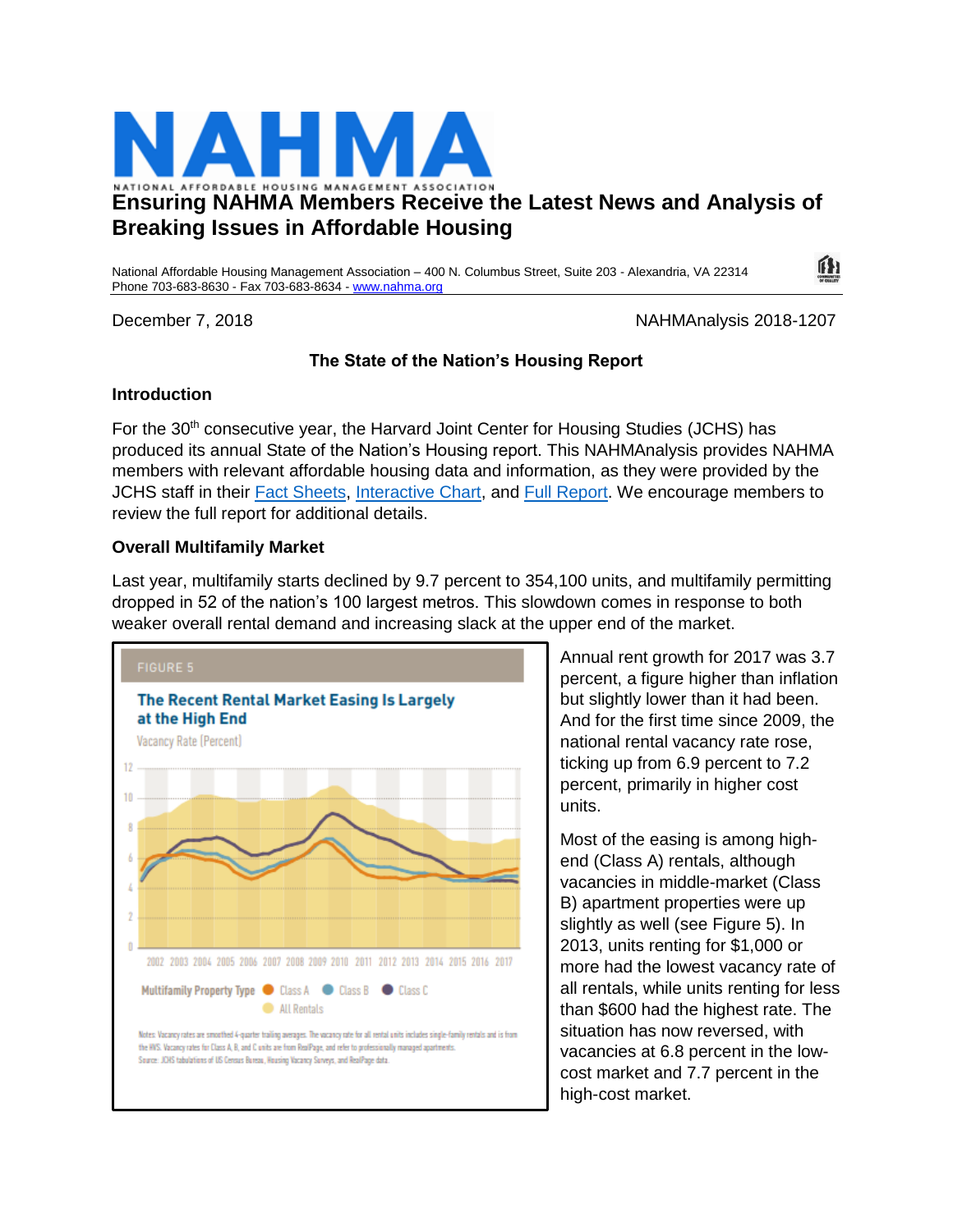# **Affordable Housing Challenges**

More than 38 million U.S. households—nearly a third of all households—paid more than 30 percent of their incomes for housing in 2016, the standard definition for being "cost-burdened." About 20.8 million renter households—47 percent—are cost-burdened. More than half of these households pay over 50 percent of their income for housing.

In 2016, the amount of income that households had left each month, after paying for housing costs, declined for those in the lowest income quartile from \$730 in 2001 to \$590. Households with children in the bottom income quartile were left with only \$490 to spend after paying for housing.

The number of very low-income households with severe cost burdens or living in inadequate or overcrowded conditions rose from 6.0 million in 2005 to 8.3 million in 2015. The number of assisted households rose by only 150,000 over this period. As a result, only one out of every four very low-income renter households received rental assistance.

#### **Homelessness Increase**

The number of people experiencing homelessness increased in 2017, ending a six-year trend of decreasing homelessness. In total, 1.4 million people—including 147,000 families with children—used a shelter at some point in 2016. More than half of the homeless population live in the nation's highestcost metros.

#### **Decline in Low-Income Rental Units**

A National Low Income Housing Coalition study found that for every 100 extremely low-income (ELI) renters, only 35 rental units were affordable and available in 2016—a nationwide shortfall of more than 7.2 million units (see Figure 29). Conditions for very lowincome (LI) renter households were little better, with 56 affordable and available rentals per 100 households.



According to the same study, ELI renters far outnumber the units they can afford in all of the nation's 50 largest metros. The lack of housing is most acute in the Western and Southern metros of Dallas, Houston, Las Vegas, Los Angeles, Orlando, and Sacramento, where fewer than 20 affordable units were available for every 100 LI households in 2016. But even in metros with larger supplies of affordable housing, the shortfall is severe. For example, three of the 50 largest metros—Boston, Louisville, and Providence—had no more than 47 units available for every 100 ELI renter households.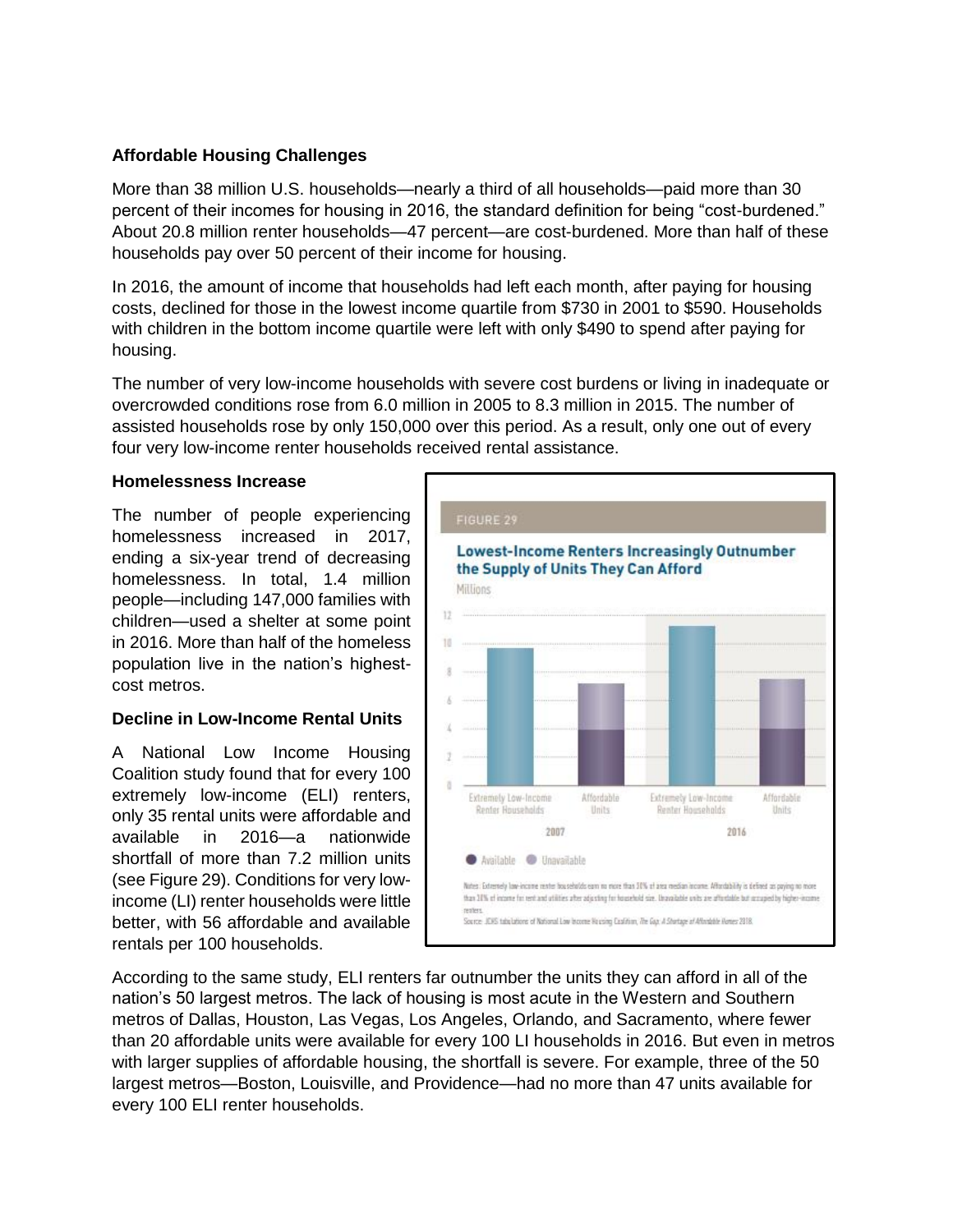Ongoing losses of low-cost units have fueled this scarcity. According to Census Bureau data, more than 2.5 million units priced below \$800 in real terms—affordable to households earning up to \$32,000 per year—were lost on net between 1990 and 2016 (see Figure 30). Although adding new supply at the upper end should, in theory, cause older housing to filter down the rent scale, this process has not produced an adequate supply of rentals at the low end.



Markets are also failing to produce new units with rents that many households can pay. Only 31 percent of renters could afford (at 30 percent of income) the \$1,550 median asking rent for a new apartment in 2017. By comparison, 41 percent of renters could afford the \$1,064 real median asking rent for new units in 1990.

Expanding the supply of lowercost housing would help relieve the cost burdens of some households of modest means, but subsidies are the only way to close the affordability gap for the nation's lowest-income families and individuals. Even so, increases in federal rental assistance have lagged far behind growth in the number of renters with very low incomes, the group

typically eligible for subsidies. Between 1987 and 2015, the number of very low-income renters grew by 6 million while the number assisted rose only 950,000, reducing the share with assistance from 29 percent to 25 percent (see Figure 7).

Between 2000 and 2017, the number of vouchers in use only edged up from 1.8 million to 2.2 million, as funding increases fell short of the higher costs per voucher caused by a widening gap between renter incomes and fair market rents (FMRs).

Meanwhile, the number of LIHTC-funded units available for occupancy grew steadily from 880,000 in 2000 to about 2.5 million in 2017.